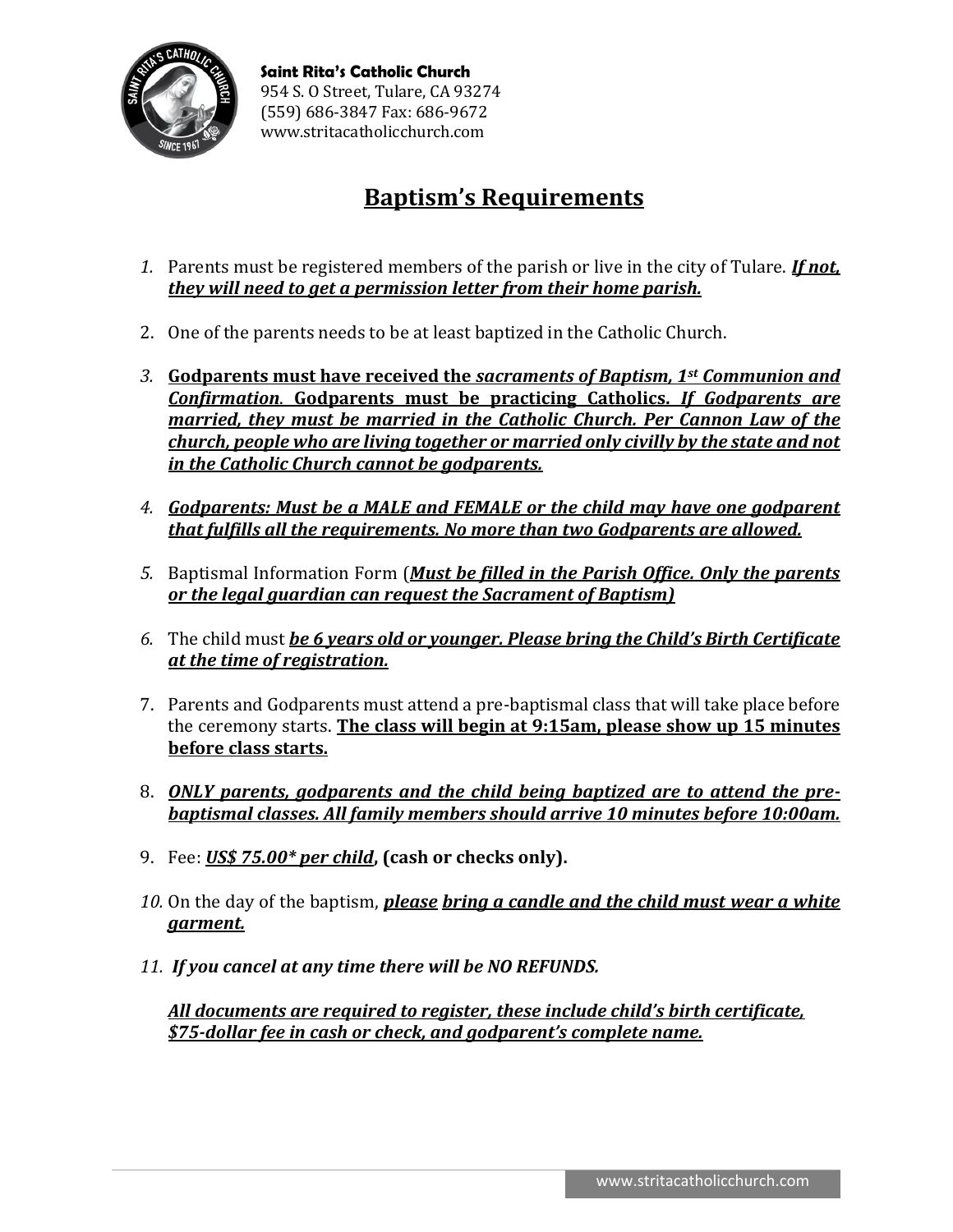

**Saint Rita's Catholic Church** 954 S. O Street, Tulare, CA 93274 (559) 686-3847 Fax: 686-9672 www.stritacatholicchurch.com

## **Requisitos para Bautizo**

- *1.* Los padres deben ser miembros registrados de la Iglesia o vivir en la ciudad de Tulare, *si no viven en la ciudad de Tulare, los padres deberán presentar un permiso otorgado por su Iglesia local.*
- 2. Uno de los padres deberá estar por lo menos bautizado en la Iglesia Católica.
- *3.* **Los padrinos deben ser Católicos Practicantes. Si están casados, deben además estar casados por la Iglesia Católica. Los padrinos deben haber recibido los**  *Sacramentos de Bautizo, 1era Comunión y Confirmación. Según la Ley Canónica de la iglesia, las personas que viven juntas o casadas solo civilmente por el estado y no en la Iglesia Católica no pueden ser padrinos.*
- *4. Para los padrinos debe ser un HOMBRE y una MUJER, o puede ser solamente un padrino que cumpla con todos los requisitos. No se permiten mas de dos padrinos.*
- *5.* Formulario de Información Bautismal *(Debe ser llenado en la Oficina Parroquial. Sólo los padres o guardián legal pueden solicitar el Sacramento de Bautizo)*
- *6.* El niño no debe *tener más de 6 años*. Por favor traer el Certificado/*Acta de Nacimiento del niño(a) al momento de la inscripción.*
- 7. Padres y Padrinos deben asistir a una clase pre- bautismal antes de que empiece la ceremonia. **La clase empezara a las 9:15am, por favor presentarse 15 minutos antes de la clase.**
- 8. **SOLAMENTE los padres, padrinos y el niño que va ser bautizado deben estar presente en la clase. Todos los familiares deben llegar 10 minutos antes de las 10:00am.**
- 9. Costo: **US\$ 75.00\*, aceptamos dinero en efectivo y cheques solamente.**
- *10.* El día del bautizo*, por favor de traer una vela y vestir al niño con prendas de color blanco.*
- *11. Si cancela en cualquier tiempo NO HABRA REMBOLSO.*

*Todos los documentos que se ocupan para registrarse, esto incluye la acta de nacimiento del niño, \$75 dólares pago en efectivo o Cheque, y los nombres completos de los padrinos.*